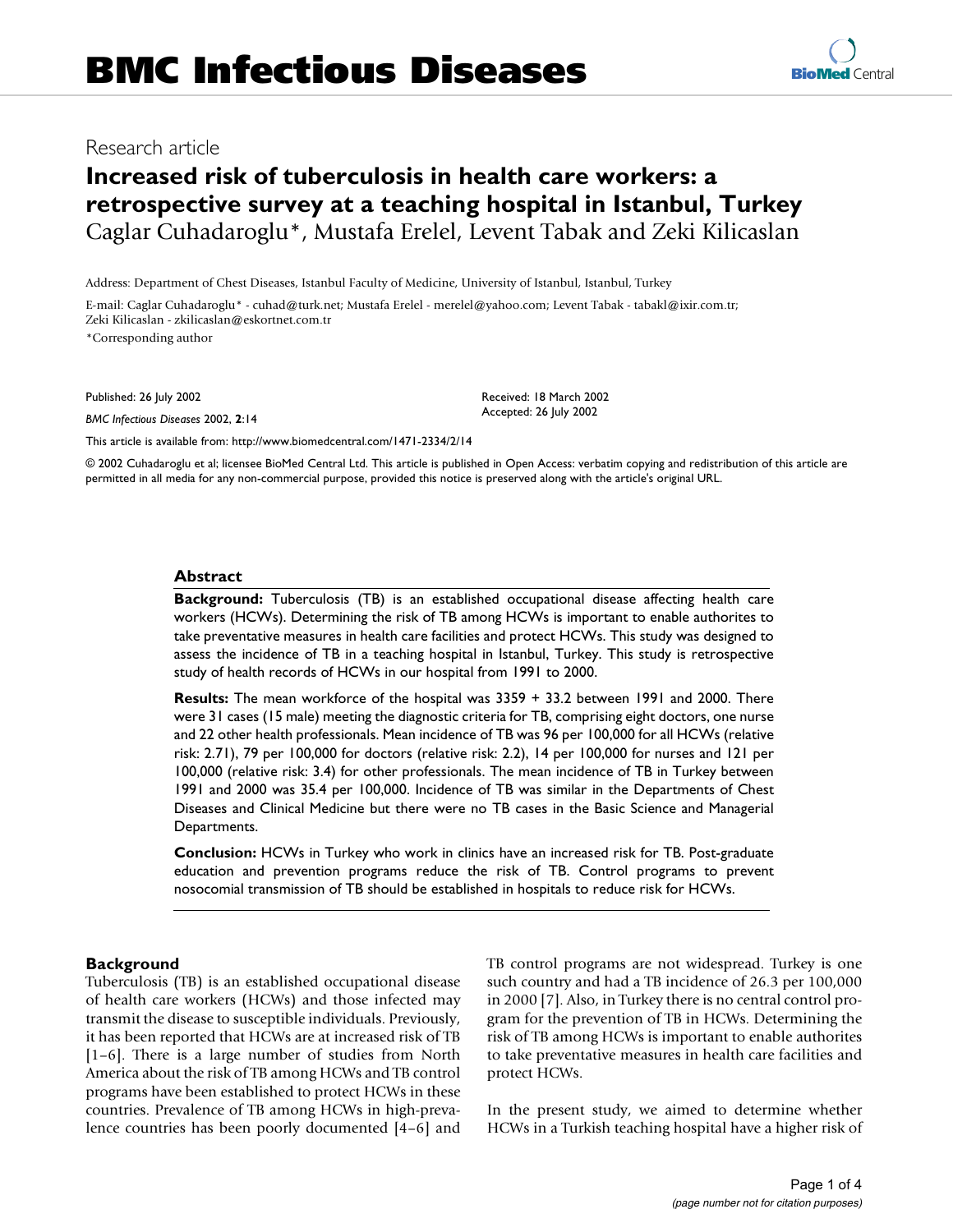TB than the normal population and if the incidence of TB varies between hospital departments.

## **Methods**

This retrospective study was performed at the bed acute care hospital of the Istanbul Medical Faculty. We reviewed health records of HCWs from 1991 to 2000, obtained from the Department of Chest Diseases and Human Resource Department archives. TB is diagnosed by bacteriological culture or histological evidence of granuloma with caseafication necrosis or clinical findings consistent with active TB (fever, sputum, malaise, fatigue, loss of apetite, weight loss, night sweats) and full course of chemotherapy is indicated for these patients.

Demographic data for HCWs were provided by the Human Resources Department of the hospital. Population in December was taken as the study population for each year. Incidence rates of TB for Turkey's general population were taken from the annual statistics report of the Ministry of Health [7].

The Department of Chest Disease was evaluated separately from the Department of Medicine. The Department of Basic Science was including laboratories as Microbiology, Pathology, Pharmacology, Biochemistry, Forensic Medicine and Physiology. Managerial department and services were including the Dean's Office, Human Resource Office, laundry, central kitchen, mechanics, central heating unit, accommodation and student affairs

## **Results**

Between 1991 and 2000 the mean work force of the hospital was  $3359 \pm 33.2$ , consisting of 879 doctors, 670 nurses and 1810 allied health professionals. There were 31 cases (15 male, 16 female) meeting the diagnostic criteria for TB. Thirteen cases were confirmed by sputum culture and one by urine culture, eight cases were verified by histological examination, and nine patients showed findings consistent with active pulmonary TB. The 31 cases of TB comprised eight doctors, one nurse and 22 other health professionals. Mean age was 35 (range: 22–50) for doctors, 27 for nurse and 25.7 (range 19–58) for other professionals. All of the TB patients had worked as an HCW for at least 12 months.

Twenty three of the cases were pulmonary TB and 8 were extra-pulmonary. In the pulmonary TB patients, chest xray revealed typical lung parenchyma pathology. There were no cases of active TB in the families of HCWs.

Mean incidence of TB for 1991 to 2000 was 96 per 100,000 for all HCWs (relative risk: 2.71), 79 per 100,000 for doctors (relative risk: 2.2), 14 per 100,000 for nurses and 121 per 100,000 (relative risk: 3.4) for other profes-



## **Figure 1**

The comparison of the incidence of tuberculosis for health care workers (HCWs) and the general population by years. Between 1991–2000, mean incidence of Tuberculosis for HCWs is three times more than general population

sionals. Mean incidence of TB for Turkey as a whole was 35.4 per 100,000 [7]. Fig. 1 shows the incidence of TB in our study and in the general population.

Incidence rates were similar in the Departments of Chest Diseases (151 per 100,000) and Medicine (157 per 100,000). Incidence in the Department of Surgery was lower, at 107 per 100,000. There were no cases of TB in the Basic Science and Managerial Departments.

## **Discussion**

In our study the results indicated that the incidence of TB among hospital staff was approximately three times more than that in the general population of Turkey. Previous studies made by Turkish hospitals also showed that risk of TB among HCWs was higher than in the general population [8].

The demographic characteristics of TB cases among our hospital HCWs were different from the general population. In Turkey, it has been shown that TB is more common among persons with a mean age of 37.5 years (range 20–39) and 85% of patients are male [9]. However, in our hospital staff, the mean age of TB patients was 27.7 years and 50 % of them were female. These differences support the idea that TB in HCWs was of nosocomial origin.

There are two limitations in our study. First, we do not have information about staff that left the hospital to pursue another occupation. Our data was limited to the time that they worked in the hospital. The second limitation concerns the incidence rates of TB in the general population. We accepted the Ministry of Health figures but we estimate that the reported incidence rates are less than the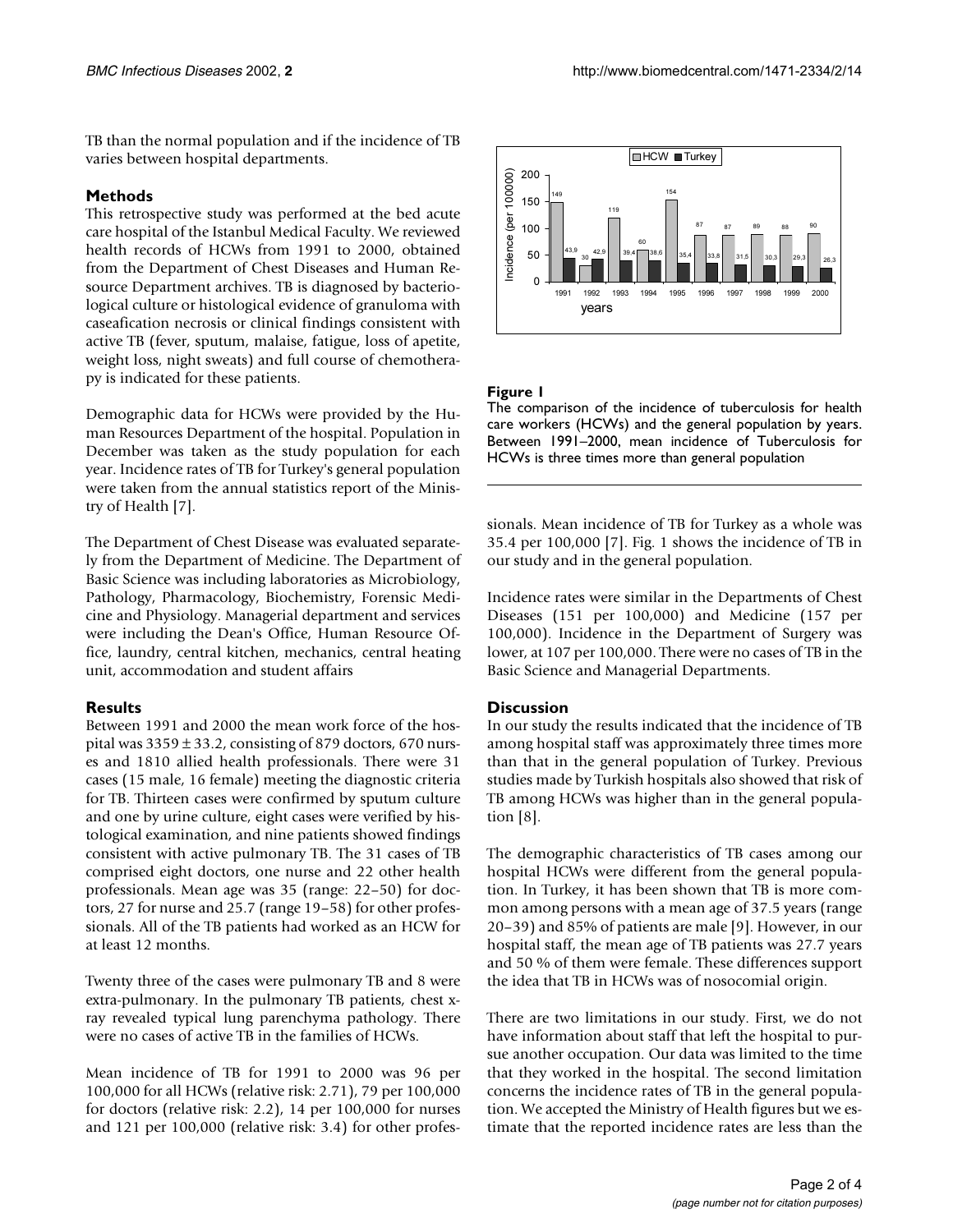true rates due to the deficiency in registering TB cases in Turkey.

Those that have investigated TB infection risk by tuberculin testing have shown that HCWs have a higher infection risk than the normal population [1–3]. In Turkey, BCG vaccination is routinely given twice in a person's life; at birth and at 7 years of age. As a result, tuberculin skin test surveys are not relevant for Turkey. All of the HCWs in our study had been vaccinated at least once.

Previous studies from other countries have demonstrated different results for TB in HCWs [4–6,8,10–16]. Kruuer *et al*. showed that TB risk in Estonia was higher for HCWs than the rest of population [4]. Similar results have been found in Serbia [5], Malawi [6], Japan [10], North America and Western Europe [12–14]. However, two studies had different findings [15,16]. Firstly, in the UK, McKenna showed that risk of TB among HCWs was similar to that of the general population. Secondly, Raitio found that the overall risk of TB among HCWs was lower than in the general population. The incidence of TB in Turkey in 2000 of 26.3 per 100,000 is lower than the rates in Estonia, Malawi and Serbia but higher than North America and Western Europe. Nevertheless, our results are in line with those of other countries.

In Turkey there is no specific TB prevention program for HCWs. There are several chest clinics where HCWs and TB patients use surgical masks but there is only one clinic which has negative ventilation for its TB ward. In North America, on the other hand, TB prevention programs for HCWs have been established and performance is regularly controlled [17]. In spite of this structural difference, the similar, higher TB risk for HCWs in Turkey and North America is significant. In our Department of Chest Diseases, the last TB case in an HCW was in 1991. Surgical masks have been used in the department since 1992. A separate TB ward was set up in 1996 and in 1998 it was fitted with a central negative ventilation system. We observed that in other hospital departments, with the exception of nurses, staff did not take precautions against TB. The incidence of TB among nurses was very low in comparison with other staff. All the nurses in our hospital have a regular postgraduate education program but the doctors and other staff do not. We speculate that the low incidence of TB in nurses is dependent on this regular education. TB is still a disease that affects low income groups in Turkey. The level of income for HCWs is higher than the poverty threshold. Indeed, the incidence of TB in that income group would have been expected to be lower than in the general population.

Unfortunately, we do not have detailed information about TB in Turkey that takes account of different income

**Table 1: The Incidence of tuberculosis: differences between departments. \* the incidence per 100000**

|                      | Academics* | Nurse <sup>*</sup> | Other professionals* |
|----------------------|------------|--------------------|----------------------|
| Surgery              | 75 (n:3)   | 25(n:1)            | 197 (n:10)           |
| <b>Pediatrics</b>    | 0          | 0                  | $149$ (n:2)          |
| Chest                | 0          | 0                  | 500 $(n:1)$          |
| Medicine             | 200 (n:4)  | 0                  | 186 (n:7)            |
| <b>Basic Science</b> | 0          | 0                  |                      |
| Management           | 0          | 0                  | $24$ (n:1)           |

levels. However, we predict that TB incidence in nurses in our hospital will be similar to non-medical personnel who have the same income as HCWs. Two other factors may account for the different TB risk in nurses compared with other health professionals. Nurses usually work in wards where it is known if a patient has TB, therefore, nurses can take steps to protect themselves against infection. Doctors and other health professionals work in outpatient and several other departments at the same time. In these circumstances there may be patients with undiagnosed TB, leading to increased risk of infection.

Although the risk of TB was higher in all clinical specialties than in the general population, the incidence of TB in surgery and pediatrics was lower than in other clinical departments. This could be because TB patients are not usually admitted for surgery and transmission of TB from children is unusual. There have been no TB cases in the Basic Science Department for last ten years, even though this department has both pathology and microbiology laboratories. However, adult autopsies have been performed rarely in the pathology laboratory since 1991. The microbiology laboratory performs a limited number of sputum examinations for *Mycobacterium tuberculosis*, given that there is another specialized laboratory in Istanbul for this purpose.

## **Conclusions**

HCWs in Turkey, especially those working in clinics, have an increased risk for TB. Post-graduate education and preventative measures reduce the risk of TB. Control programs to prevent nosocomial transmission of TB should be established in hospitals to reduce the risk for HCWs.

## **List of abbreviations**

HCWs: Health care workers

TB: Tuberculosis